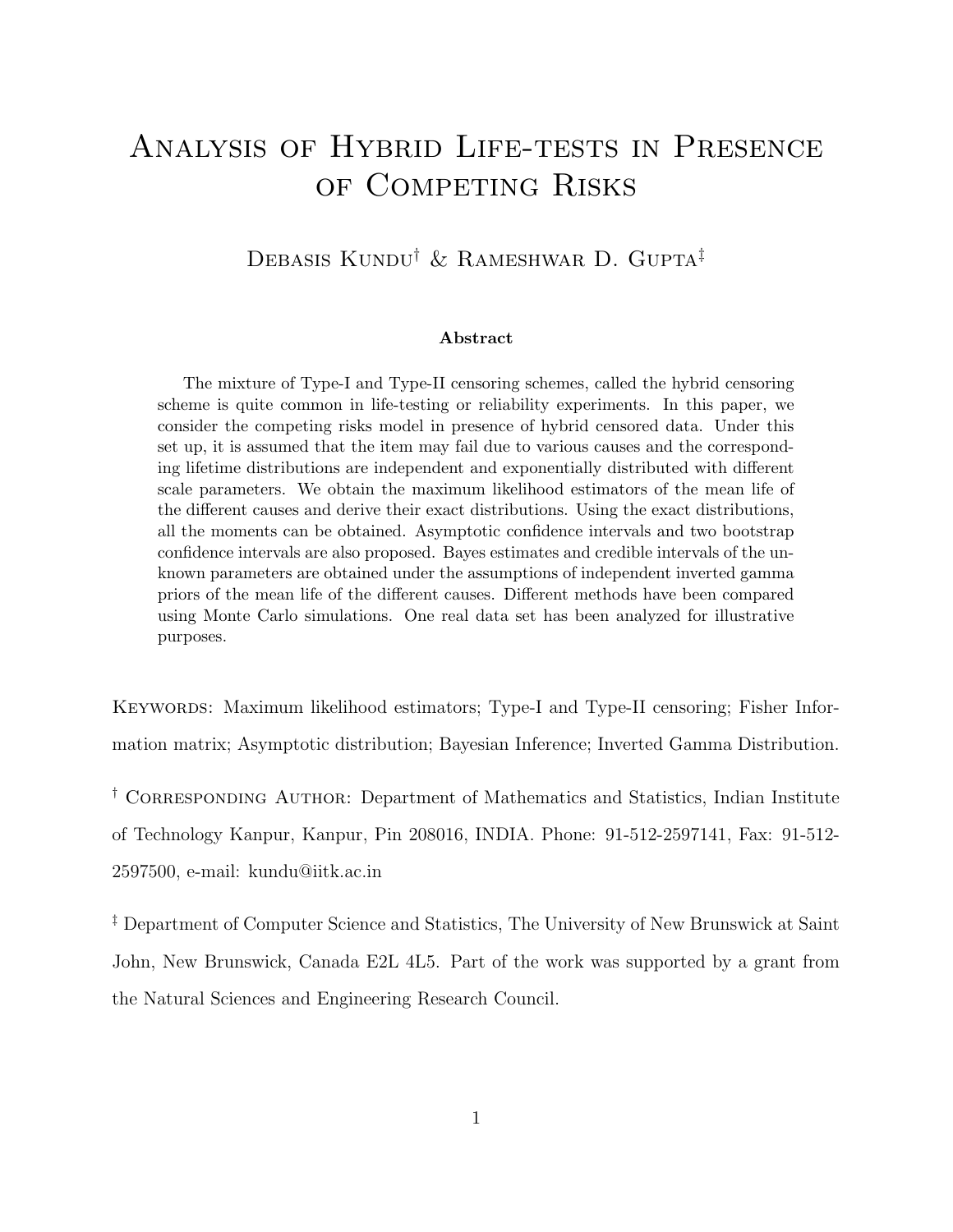### 1 INTRODUCTION

Consider the following lifetime experiment in which  $n$  units are put on a test. Each unit is exposed to some risks. It is assumed that each unit may fail due to different causes and the corresponding lifetime distributions are independent and identically distributed. The test is terminated when a pre chosen number  $R$  out of  $n$  items have failed or when a pre determined time,  $T$ , on the test has been reached. It is also assumed that the failed items are not replaced.

This particular censoring scheme is known as hybrid censoring scheme. It was first introduced by Epstein [3] without the presence of competing risks and under the assumptions that the underlying lifetime distribution is exponential. The hybrid censoring scheme is quite useful in reliability acceptance test. See for example Childs et al. [1] and Jeong, Park and Yum [5] for some recent development on hybrid censored sampling plan for the exponential life time distributions.

In medical studies or in reliability analysis, it is quite common that more than one risk factor may be present at the same time. An investigator is often interested in the assessment of a specific risk in presence of other risk factors. Usually, it is observed that the data consists of a failure time and an indicator denoting the cause of failure. In the statistical literature, it is known as the competing risks model. For the general introduction of the competing risks problem, the readers are referred to the recent monograph by Crowder [2]. Without the presence of covariates, it is usually assumed that the competing causes are independently distributed. For the parametric setup, it is assumed that the different lifetime distributions follow some specific parametric distributions, namely exponential, Weibull, lognormal or gamma distributions. Several estimation procedures are proposed for estimating the unknown parameters in presence of type-I or type-II censoring scheme, see Crowder [2].

In this paper, we assume that the lifetime distribution of the different causes are indepen-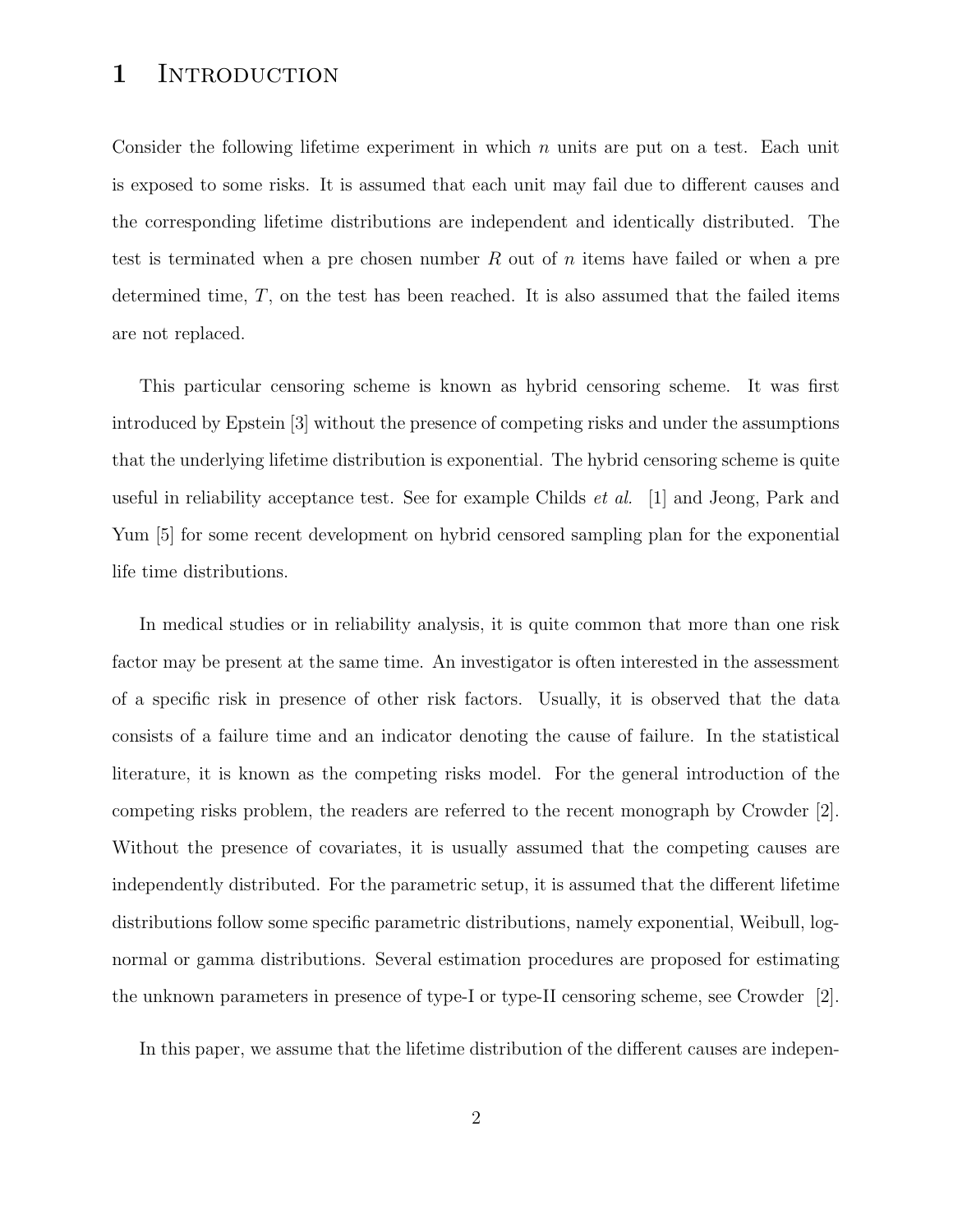dent and exponentially distributed. We consider the estimation of the unknown parameters in presence of hybrid censoring scheme. It is observed that the maximum likelihood estimators (MLEs) of the mean lifetimes of the different causes do not exist always. We propose the conditional MLEs and obtain the exact distributions of the conditional MLEs. Based on the exact distributions of the MLEs we can obtain all the moments of the MLEs. Using the exact distributions of the conditional MLEs it is possible to construct the approximate confidence intervals of the unknown parameters. Because of the very complicated nature of the distribution functions, it is not pursued here. Instead, we propose, the asymptotic confidence intervals and two bootstrap confidence intervals. We also compute the Bayes estimates and the credible intervals of the unknown parameters using inverted gamma priors. Different methods are compared using Monte Carlo simulations and for illustrative purposes, we analyze one real data set.

## 2 MODEL DESCRIPTION, NOTATION AND MLES

#### 2.1 MODEL DESCRIPTION AND NOTATION

For notational simplicity, we assume that the number of causes is two. Let  $T_i$  be the lifetime distribution of cause i, for  $i = 1$  or 2. It is assumed in this paper that  $T_1$  and  $T_2$  are independent and exponentially distributed with mean  $\theta_1$  and  $\theta_2$  respectively. Therefore, the density function of  $T_i$  is;

$$
f_{T_i}(x,\theta) = \frac{1}{\theta_i} e^{-\frac{x}{\theta_i}}; \quad x > 0.
$$
 (1)

Let  $Z = \min\{T_1, T_2\}$ , therefore, Z, has the density function

$$
f_Z(z) = \left(\frac{1}{\theta_1} + \frac{1}{\theta_2}\right) e^{-z\left(\frac{1}{\theta_1} + \frac{1}{\theta_2}\right)}.
$$

Let  $Z_1, \ldots, Z_n$  be n independent and identically distributed  $(i.i.d.)$  sample of size n from Z. Suppose,  $Z_{1:n} < \ldots < Z_{n:n}$  denote, the ordered  $Z_1, \ldots, Z_n$ . Moreover, we denote  $T^*$  $=\min\{Z_{R:n}, T\}$ , where R and T are some prefixed numbers as mentioned in the previous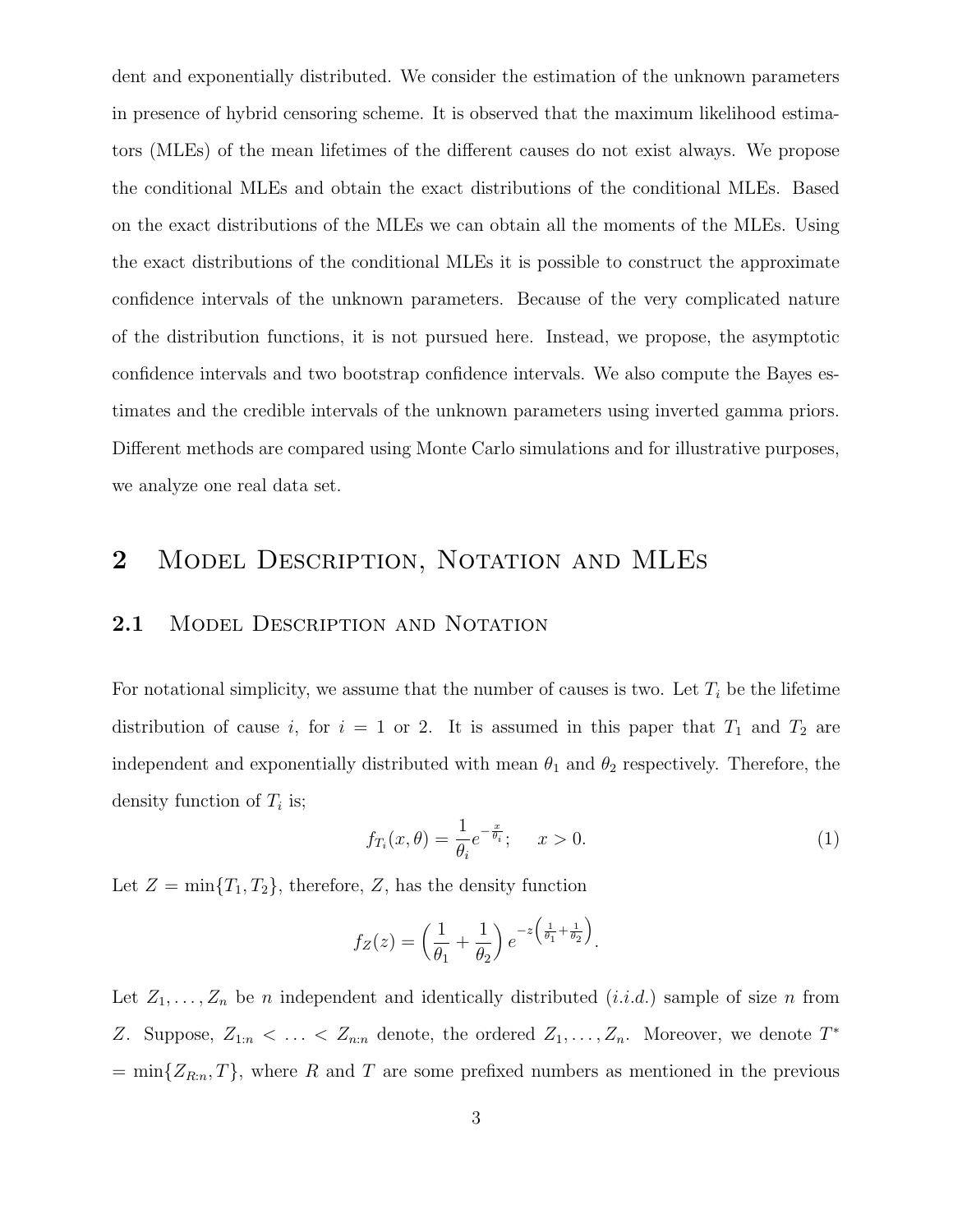section. If  $\delta_i$  denotes the cause of failure of the  $i - th$  ordered unit, then in this particular case  $\delta_i$  can take only two values. In presence of hybrid censoring, we have the following observations;

Case I: 
$$
\{(Z_{1:n}, \delta_1), \ldots, (Z_{R:n}, \delta_R)\};
$$
 if  $Z_{R:n} < T$ , or (2)

Case II: 
$$
\{(Z_{1:n}, \delta_1), \ldots, (Z_{J:n}, \delta_J)\};
$$
 if  $Z_{J:n} < T < Z_{J+1:n}.$  (3)

Here  $J =$  total number of observed failures up to time point T for Case II. For Case I, the experiment stops at  $Z_{R:n}$  and for Case II, the experiment stops at T. For Case II, it is known that  $Z_{J:n} < T < Z_{J+1:n} < \ldots < Z_{R:n}$  and  $Z_{J+1:n} < \ldots < Z_{R:n}$  are not observed. We also denote  $D_1$  and  $D_2$  as the number of failures due to cause I and cause II respectively. So  $J = D_1 + D_2$ . Suppose D denotes the total number of failures up to time point T. Therefore, for Case I,  $D \geq R$  and for Case II,  $D = J$ .

We also use the following notation in this paper.  $G(\alpha, \lambda)$  and  $IG(\alpha, \lambda)$  for  $\alpha, \lambda > 0$ , denote the gamma and inverted gamma distributions when  $x > 0$ , with density functions

$$
f_G(x; \alpha, \lambda) = \frac{\lambda^{\alpha}}{\Gamma(\alpha)} x^{\alpha - 1} e^{-\lambda x}
$$
 and  $f_{IG}(x; \alpha, \lambda) = \frac{\lambda^{\alpha}}{\Gamma(\alpha)} e^{-\frac{\lambda}{x}} x^{-\alpha - 1}$ ,

respectively.

### 2.2 Maximum Likelihood Estimators

Based on the observations (2) or (3), the log-likelihood function,  $L(\theta_1, \theta_2)$ , of the observed data can be written as (ignoring the constant)

$$
L(\theta_1, \theta_2) = -D_1 \ln \theta_1 - D_2 \ln \theta_2 - W \left( \frac{1}{\theta_1} + \frac{1}{\theta_2} \right),
$$
 (4)

where  $D_2 = R - D_1$  or  $J - D_1$  for Case I and Case II respectively. Moreover,  $W =$  $\sum_{i=1}^{R} Z_{i:n} + (n - R)Z_{R:n}$  or  $\sum_{i=1}^{J} Z_{i:n} + (n - J)T$  represents the total time on tests for Case I and Case II respectively. It is immediate that for Case I,  $(W, D_1)$  is a joint minimal sufficient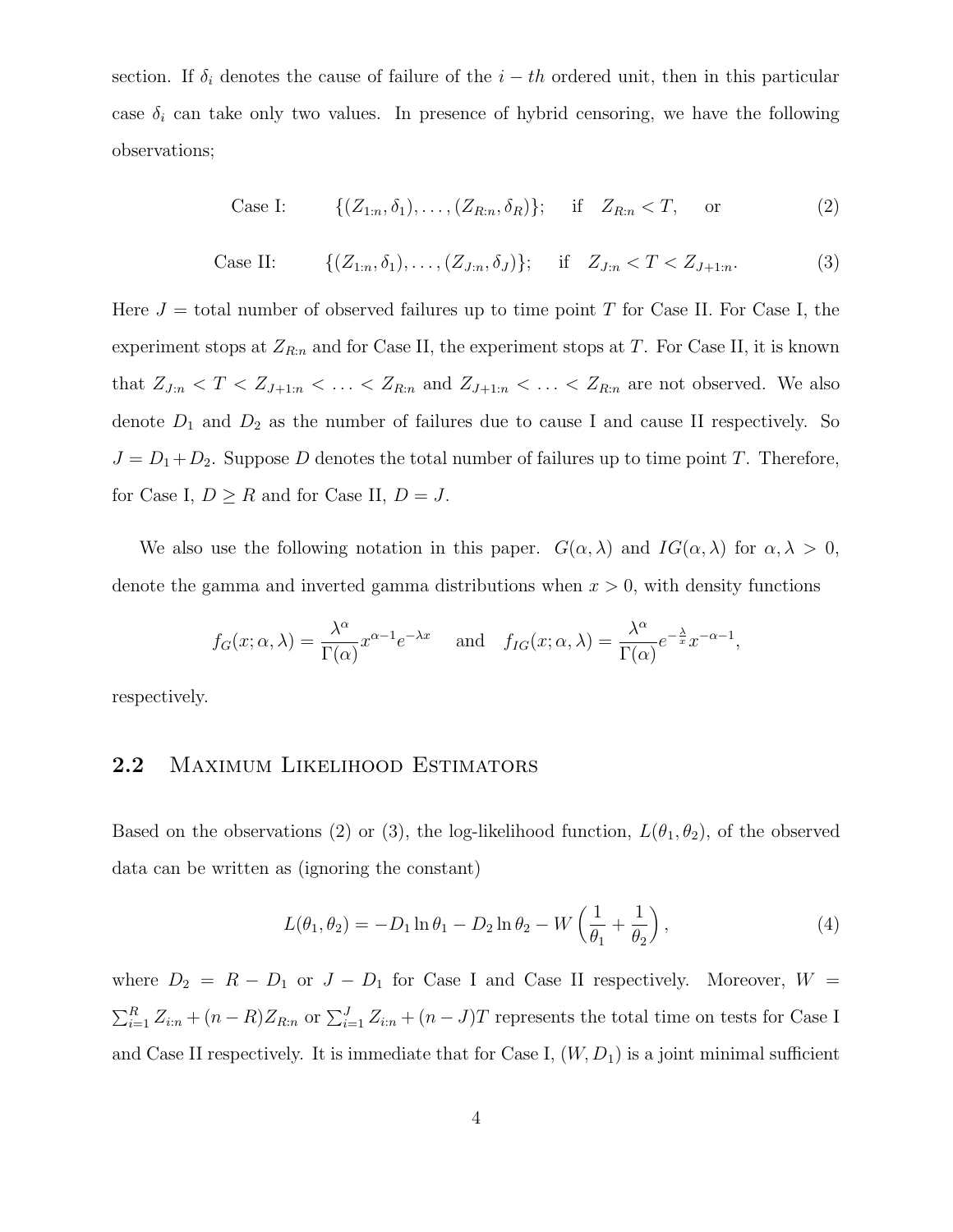statistic and for Case II,  $(W, D_1, J)$  is a joint minimal sufficient statistic for  $(\theta_1, \theta_2)$ . From (4), it is clear that the MLE of  $\theta_1$  ( $\theta_2$ ) exists only when  $D_1(D_2) > 0$  and they are as follows.

$$
\hat{\theta}_1 = \frac{W}{D_1} \quad \text{and} \quad \hat{\theta}_2 = \frac{W}{D_2}.
$$
 (5)

# 3 Conditional Distributions of the MLEs

In this section, we obtain the conditional distributions of  $\hat{\theta}_1$  and  $\hat{\theta}_2$ , namely

$$
F_{\hat{\theta}_1}(x) = P[\hat{\theta}_1 \le x | D_1 > 0]
$$
 and  $F_{\hat{\theta}_2}(x) = P[\hat{\theta}_2 \le x | D_2 > 0].$ 

In this section, we denote  $\frac{1}{\theta} = \frac{1}{\theta_1}$  $\frac{1}{\theta_1}+\frac{1}{\theta_2}$  $\frac{1}{\theta_2}$ . We compute  $F_{\hat{\theta}_1}(x)$ ,  $F_{\hat{\theta}_2}(x)$  can be obtained along the same line. Now

$$
F_{\hat{\theta}_1}(x) = P[\hat{\theta}_1 \le x | D_1 > 0] = P[\hat{\theta}_1 \le x, Z_{R:n} \le T | D_1 > 0] + P[\hat{\theta}_1 \le x, Z_{R:n} > T | D_1 > 0]
$$
  
\n
$$
= \sum_{i=1}^R P[\hat{\theta}_1 \le x, Z_{R:n} \le T, D_1 = i | D_1 > 0] + \sum_{j=1}^{R-1} P[\hat{\theta}_1 \le x, Z_{R:n} > T, J = j | D_1 > 0]
$$
  
\n
$$
= \sum_{i=1}^R G_i(x)q_i + \sum_{j=1}^{R-1} \sum_{i=1}^j G_{ij}(x)q_{ij},
$$

where

$$
G_i(x) = P[\hat{\theta}_1 \le x | Z_{R:n} \le T, D_1 = i, D_1 > 0], \quad q_i = P[Z_{R:n} \le T, D_1 = i | D_1 > 0],
$$
  
\n
$$
G_{ij}(x) = P[\hat{\theta}_1 \le x | Z_{R:n} > T, J = j, D_1 = i, D_1 > 0], \quad q_{ij}(x) = P[Z_{R:n} > T, J = j, D_1 = i | D_1 > 0].
$$

We will provide the expressions for  $G_i(x)$ ,  $q_i$ ,  $G_{ij}(x)$  and  $q_{ij}$ . To compute  $G_i(x)$ , we use the conditional moment generating function of  $\hat{\theta}_1$  conditioning on  $D_1 = i$  and  $Z_{R:n} \leq T$ . We have the following results.

LEMMA 1: The conditional density function (PDF) of  $\hat{\theta}_1$  given that  $D_1 = i$  and  $Z_{R:n} \leq T$ , is

$$
f_{\hat{\theta}_1|D_1=i,Z_{R:n}\leq T}(x) = \frac{1}{P[Z_{R:n}\leq T]} \times \left[ f_G\left(x;R,\frac{i}{\theta}\right) + R\binom{n}{R} \sum_{k=1}^R \binom{R-1}{k-1} \frac{(-1)^k}{n-R+k} e^{-\frac{T}{\theta}(n-R+k)} \times f_G\left(x; \frac{T}{i}(n-R+k), R, \frac{i}{\theta}\right) \right].
$$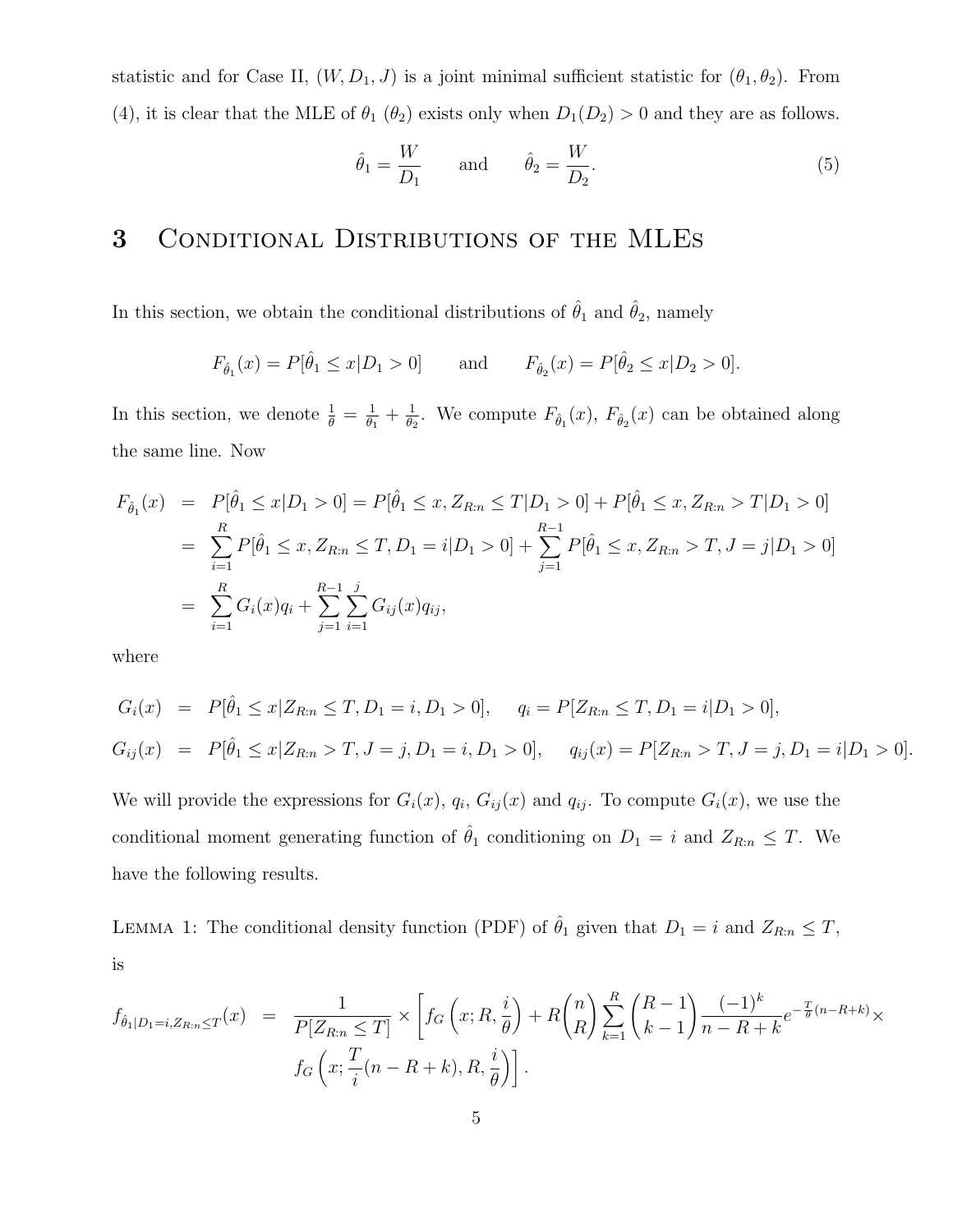PROOF OF LEMMA 1: The proof mainly follows by writing the conditional moment generating function of  $\hat{\theta}_1$  given  $D_1 = i, Z_{R:n} \leq T$  and then inverting it. The details can be obtained from the authors.

Note that for  $i\geq 1,$ 

$$
q_i = P[D_1 = i, Z_{R:n} \le T | D_1 > 0] = \frac{P[D_1 = i, Z_{R:n} \le T, D_1 > 0]}{P[D_1 > 0]}
$$

$$
= {R \choose i} \left(\frac{\theta_2}{\theta_1 + \theta_2}\right)^i \left(\frac{\theta_1}{\theta_1 + \theta_2}\right)^{R-i} \times \frac{P[Z_{R:n} \le T]}{P[D_1 > 0]}
$$

and

$$
P[D_1 > 0] = 1 - \sum_{i=0}^{R-1} \left(\frac{\theta_1}{\theta_1 + \theta_2}\right)^i \binom{n}{i} \left(1 - e^{-\frac{T}{\theta}}\right)^i e^{-(n-i)\frac{T}{\theta}} - \left(\frac{\theta_1}{\theta_1 + \theta_2}\right)^R \sum_{i=R}^n \binom{n}{i} \left(1 - e^{-\frac{T}{\theta}}\right)^i e^{-(n-i)\frac{T}{\theta}}.
$$

Now we would like to compute  $G_{ij}(x)$  and for that we need the conditional moment generating function of  $\hat{\theta}_1$  conditioning on  $D_1 = i, J = j$  and  $Z_{R:n} > T$ . We have the following result whose proof can be obtained along the same line as the proof of lemma 1.

LEMMA 2: The conditional PDF of  $\hat{\theta}_1$  given  $D_1 = i$ ,  $J = j$  and  $Z_{R:n} > T$  is given by

$$
f_{\hat{\theta}_1|D_1=i,J=j,Z_{R:n}>T}(x) = \sum_{k=0}^j (-1)^k {j \choose k} e^{\frac{T}{\theta}(j-k)} f_G(x; \frac{T}{i}(k+n-j), j, \frac{i}{\theta}).
$$

Also for  $j < R$ ,

$$
q_{ij} = P[D_1 = i, J = j, Z_{R:n} > T | D_1 > 0] = P[D_1 = i, J = j | D_1 > 0] = \frac{P[D_1 = i, J = j]}{P[D_1 > 0]}
$$
  

$$
= \frac{P[D_1 = i | J = j] P[J = j]}{P[D_1 > 0]} = {j \choose i} \left(\frac{\theta_2}{\theta_1 + \theta_2}\right)^i \left(\frac{\theta_1}{\theta_1 + \theta_2}\right)^{j-i} \frac{P[J = j]}{P[D_1 > 0]}.
$$

If we denote

$$
p_j = P[J = j] = {n \choose j} \left(1 - e^{-\frac{T}{\theta}}\right)^j e^{-(n-j)\frac{T}{\theta}},
$$

then

$$
q_{ij} = {j \choose i} \left(\frac{\theta_2}{\theta_1 + \theta_2}\right)^i \left(\frac{\theta_1}{\theta_1 + \theta_2}\right)^{j-i} \frac{p_j}{\left(1 - \sum_{i=0}^{R-1} \left(\frac{\theta_1}{\theta_1 + \theta_2}\right)^i p_i - \left(\frac{\theta_1}{\theta_1 + \theta_2}\right)^R \sum_{i=R}^n p_i\right)}.
$$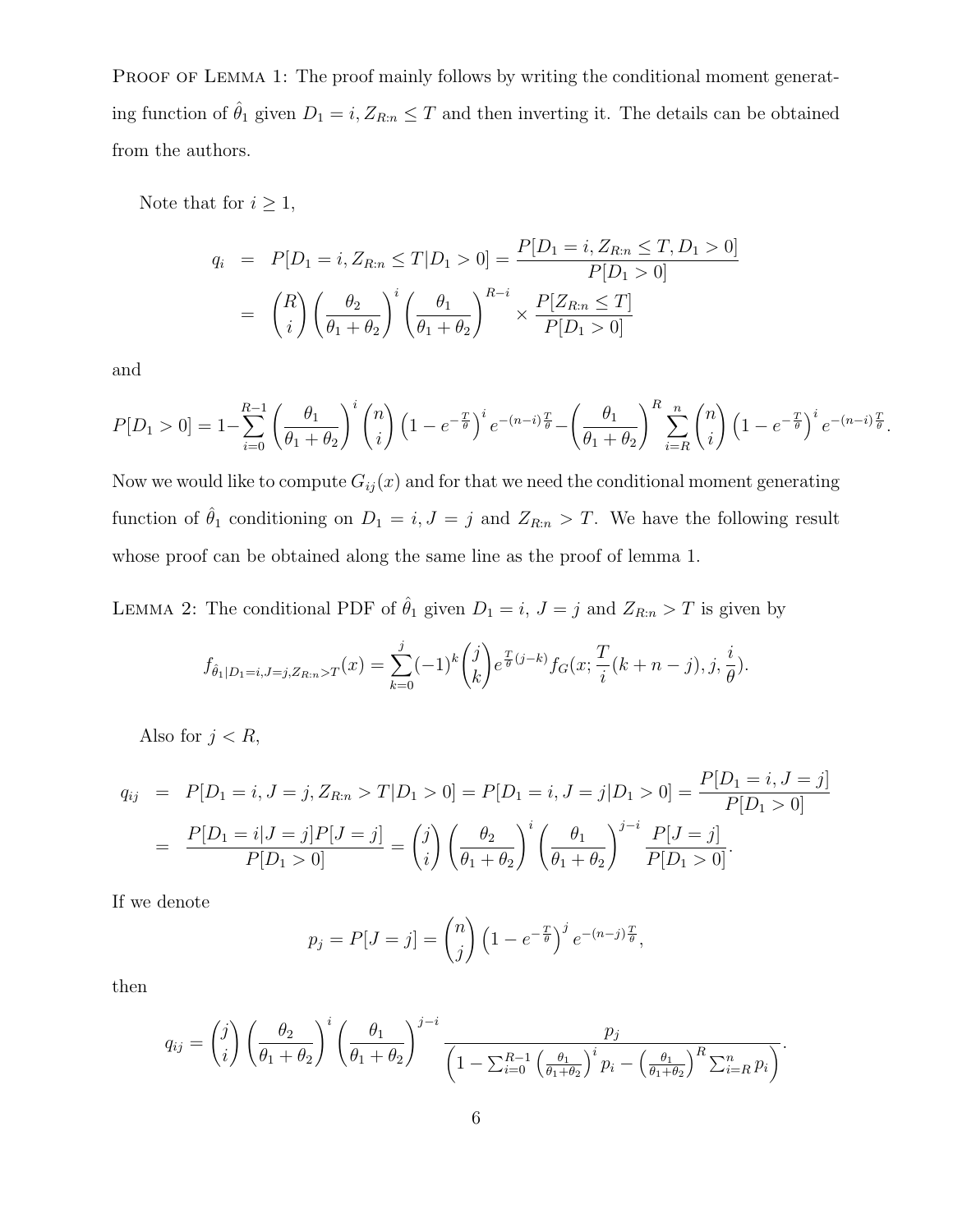Therefore, we have the final result.

THEOREM 1: The conditional PDF of  $\hat{\theta}_1$ , conditioning on  $D_1 > 0$ , is given by

$$
f_{\hat{\theta}_1}(x) = \frac{1}{P[D_1 > 0]} \left\{ \sum_{i=1}^R {R \choose i} \left( \frac{\theta_2}{\theta_1 + \theta_2} \right)^i \left( \frac{\theta_1}{\theta_1 + \theta_2} \right)^{R-i} \times \right\}
$$
  

$$
\left[ f_G(x; R, \frac{i}{\theta}) + R {n \choose R} \sum_{k=1}^R {R-1 \choose k-1} \frac{(-1)^k}{n-R+k} \times e^{-\frac{T}{\theta}(n-R+k)} f_G\left(x; \frac{T}{i}(n-R+k), R, \frac{i}{\theta}\right) \right]
$$
  

$$
+ \sum_{j=1}^{R-1} \sum_{i=1}^j \left[ \sum_{k=0}^j (-1)^k {j \choose k} e^{\frac{T}{\theta}(j-k)} f_G(x; \frac{T}{i}(k+n-j), j, \frac{i}{\theta}) \right] {j \choose i} \left( \frac{\theta_2}{\theta_1 + \theta_2} \right)^i \left( \frac{\theta_1}{\theta_1 + \theta_2} \right)^{j-i} p_j
$$

.

Similarly, we can obtain the conditional PDF of  $\hat{\theta}_2$ , conditioning on  $D_2 > 0$ , by interchanging the role of  $\theta_1$  and  $\theta_2$ . Note that Theorem 1, can be used to derive different moments of  $\hat{\theta}_1$ . For example,

$$
E(\hat{\theta}_{1}) = \frac{1}{P[D_{1} > 0]} \left\{ \sum_{i=1}^{R} {R \choose i} \left( \frac{\theta_{2}}{\theta_{1} + \theta_{2}} \right)^{i} \left( \frac{\theta_{1}}{\theta_{1} + \theta_{2}} \right)^{R-i} \times \right\}
$$
  

$$
\left[ \frac{R\theta}{i} + R {n \choose R} \sum_{k=1}^{R} {R-1 \choose k-1} \frac{(-1)^{k}}{n-R+k} \times e^{-\frac{T}{\theta}(n-R+k)} \times \left( \frac{T}{i} (n-R+k) + \frac{R\theta}{i} \right) \right] + \sum_{j=1}^{R-1} \sum_{i=1}^{j} \sum_{k=0}^{j} (-1)^{k} {j \choose k} e^{\frac{T}{\theta}(j-k)} \left( \frac{T}{i} (k+n-j) + \frac{j\theta}{i} \right) \times {j \choose i} \left( \frac{\theta_{2}}{\theta_{1} + \theta_{2}} \right)^{i} \left( \frac{\theta_{1}}{\theta_{1} + \theta_{2}} \right)^{j} p_{j}.
$$

Other moments also can be obtained similarly. Note that using the approach of Kundu and Basu [6], it is possible to construct the approximate confidence interval of  $\hat{\theta}_1$ , using the PDF of  $\hat{\theta}_1$ . Since it is computationally quite involved particularly for large R, we recommend the following confidence intervals for large  $R$  and  $n$ .

### 4 Confidence Intervals

First we propose to use the asymptotic confidence intervals. Using the asymptotic normality of the MLEs, we obtain  $100(1 - \alpha)\%$  confidence intervals of  $\theta_1$  and  $\theta_2$  as

$$
\hat{\theta}_1 \pm z_{\frac{\alpha}{2}} \frac{W}{D_1^{\frac{3}{2}}}, \quad \text{and} \quad \hat{\theta}_2 \pm z_{\frac{\alpha}{2}} \frac{W}{D_2^{\frac{3}{2}}}.
$$

Here  $z_{\frac{\alpha}{2}}$  is the upper  $\frac{\alpha}{2}$  -th percentile point of  $N(0, 1)$ .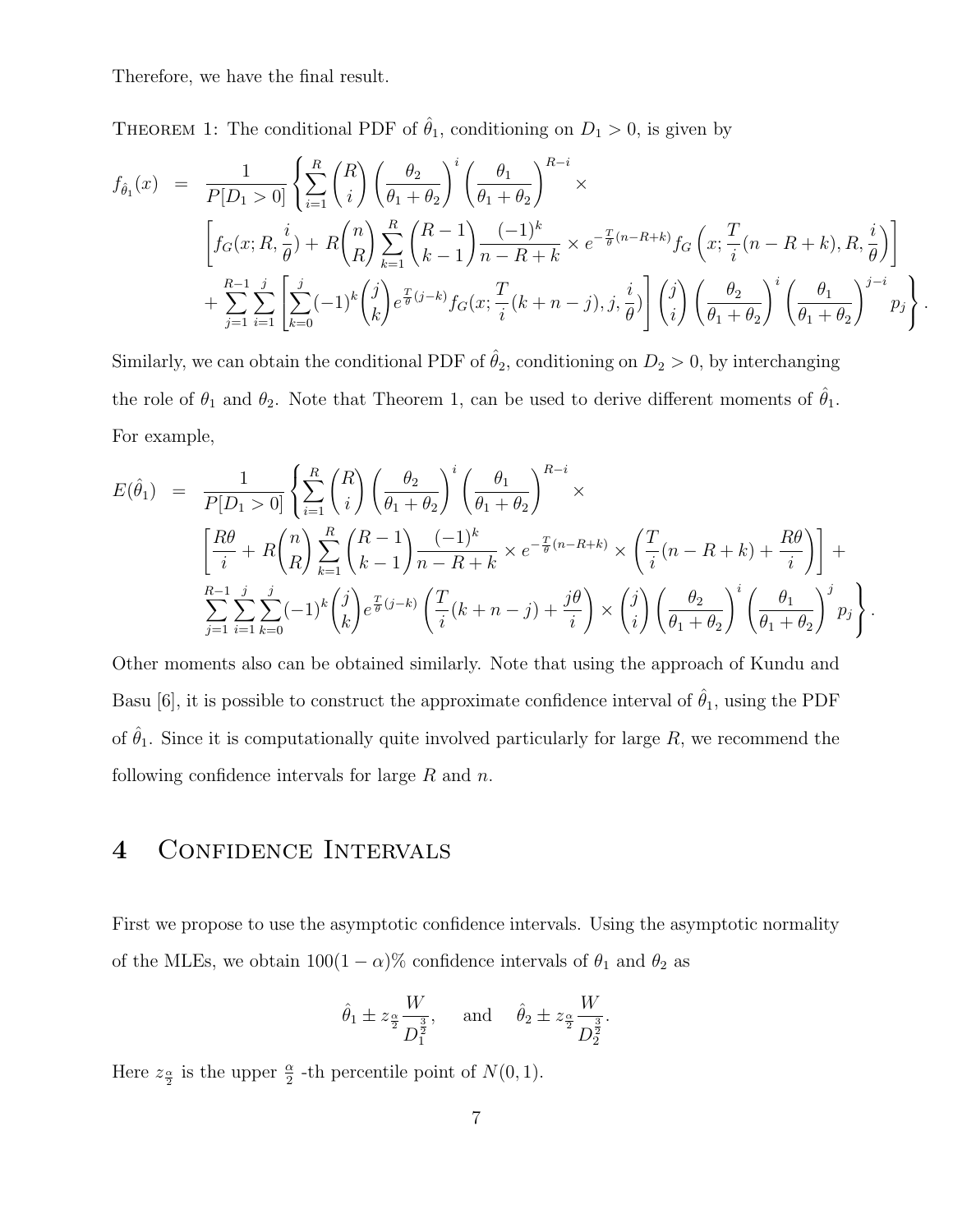We propose the following two parametric Bootstrap confidence intervals, namely percentile Bootstrap (Boot-p) and Bootstrap-t (Boot-t) confidence intervals conditioning on the number of failures within the time interval T.

[1] Determine  $\hat{\theta}_1$  and  $\hat{\theta}_2$  from the sample and compute  $\hat{\theta}$  by  $\frac{1}{\hat{\theta}} = \frac{1}{\hat{\theta}_1} + \frac{1}{\hat{\theta}_2}$ .

[2] Case I

(i) First we need to generate a bootstrap sample of  $J$ , say  $J^*$ , and it is generated from the conditional probability mass function;

$$
\frac{\binom{n}{i}\left(1-e^{-\frac{T}{\hat{\theta}}}\right)^{i}e^{-(n-i)\frac{T}{\hat{\theta}}}}{\sum_{j=R}^{n}\binom{n}{j}\left(1-e^{-\frac{T}{\hat{\theta}}}\right)^{j}e^{-(n-j)\frac{T}{\hat{\theta}}}}; \qquad i=R,\ldots,n.
$$
\n(6)

(ii) Generate a sample of size  $J^*$  from the truncated distribution, which has the nonzero PDF between  $(0, T)$  as

$$
\frac{\frac{1}{\hat{\theta}}e^{-\frac{x}{\hat{\theta}}}}{1 - e^{-\frac{T}{\hat{\theta}}}}; \qquad 0 < x < T. \tag{7}
$$

(iii) Take the first R order statistics from  $J^*$  and assign Cause I or Cause II to each failure with probability  $\frac{\hat{\theta}_2}{\hat{\theta}_1 + \hat{\theta}_2}$  and  $\frac{\hat{\theta}_1}{\hat{\theta}_1 + \hat{\theta}_2}$  respectively.

 $[2']$  CASE II

- (i) Generate a sample of size D from the truncated distribution function given in  $(7)$ .
- (ii) Assign Cause I or Cause II to each failure with probability  $\frac{\hat{\theta}_2}{\hat{\theta}_1 + \hat{\theta}_2}$  and  $\frac{\hat{\theta}_1}{\hat{\theta}_1 + \hat{\theta}_2}$  respectively.
- [3] From the bootstrap sample compute  $\hat{\theta}_1^*$  and  $\hat{\theta}_2^*$  and repeat the process NBOOT times.
- [4] Let  $\widehat{CDF}(x) = P(\hat{\theta}_1 \leq x)$  be the cumulative distribution function of  $\hat{\theta}_1$ . Define for a given x,  $\hat{\theta}_{1,boot}(x) = \widehat{CDF}^{-1}(x)$ . Then, approximate  $100(1-\alpha)\%$  confidence interval of  $\theta_1$  is given by

$$
\left(\hat{\theta}_{1,boot}(\alpha/2), \hat{\theta}_{1,boot}(1-\alpha/2)\right). \tag{8}
$$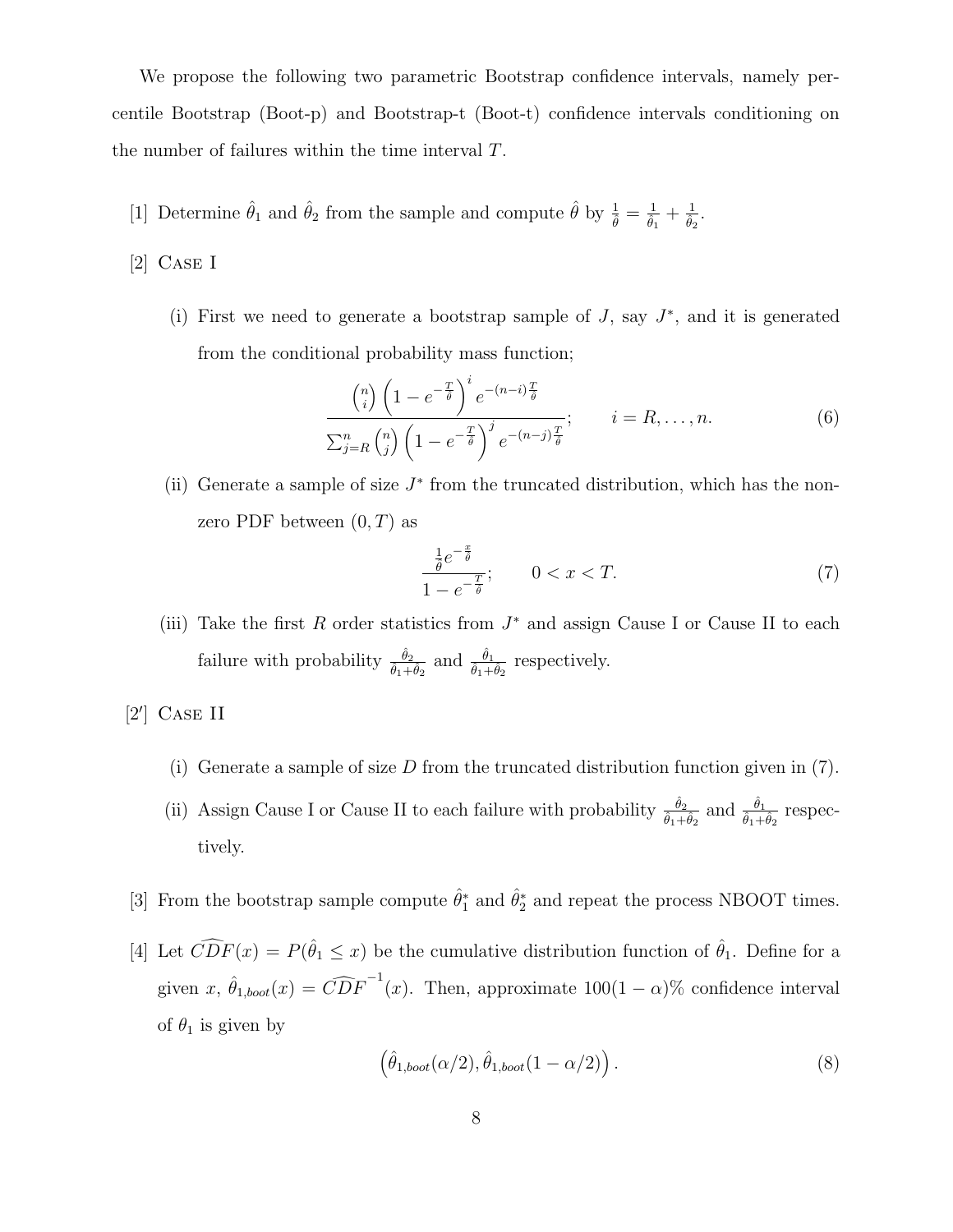Similarly, we can obtain the confidence interval for  $\hat{\theta}_2$  also.

The following algorithm is proposed for constructing Boot-t confidence intervals of  $\theta_1$ and  $\theta_2$ .

 $[1]-[3]$  Same as Boot-p.

[4] Determine the statistics  $T_1^*$  and  $T_2^*$  as follows;

$$
T_1^* = \frac{(\hat{\theta}_1^* - \hat{\theta}_1)}{\sqrt{V(\hat{\theta}_1^*)}}
$$
 and  $T_2^* = \frac{(\hat{\theta}_2^* - \hat{\theta}_2)}{\sqrt{V(\hat{\theta}_2^*)}}$ ,

where  $V(\hat{\theta}_1^*)$  and  $V(\hat{\theta}_2^*)$  are the asymptotic variances of  $\hat{\theta}_1^*$  and  $\hat{\theta}_2^*$  respectively, and they can be obtained using the Fisher information matrix.

[5] Repeat [1] - [4] NBOOT times and determine the upper and lower bounds of  $\theta_1$  as follows. Let  $\widehat{CDF}_1(x) = P(T_1 \leq x)$  be the cumulative distribution function of  $T_1$ . For a given  $x$ , define

$$
\hat{\theta}_{1, Boot-t}(x) = \hat{\theta}_1 + \sqrt{V(\hat{\theta}_1)} \widehat{CDF}_1^{-1}(x).
$$

The approximate  $100(1 - \alpha)$ % Boot-t confidence interval for  $\theta_1$  is given by

$$
\left(\hat{\theta}_{1, Boot-t}(\alpha/2), \hat{\theta}_{1, Boot-t}(1-\alpha/2)\right). \tag{9}
$$

Similarly the approximate  $100(1 - \alpha)$ % Boot-t confidence interval for  $\theta_2$  can also be obtained.

### 5 Bayesian Analysis

In this section, we approach the problem from the Bayesian point of view. In the context of exponential lifetimes,  $\hat{\theta}_1$  and  $\hat{\theta}_2$  may be reasonably modeled using the inverted gamma priors. We assume that  $\hat{\theta}_1$  and  $\hat{\theta}_2$  are independently distributed with  $IG(a_1, b_1)$  and  $IG(a_2, b_2)$ respectively. The parameters  $a_1, b_1, a_2, b_2$  are all assumed to be positive. Note that when  $a_1 = a_2 = b_1 = b_2 = 0$ , they are the non-informative priors of  $\theta_1$  and  $\theta_2$  respectively.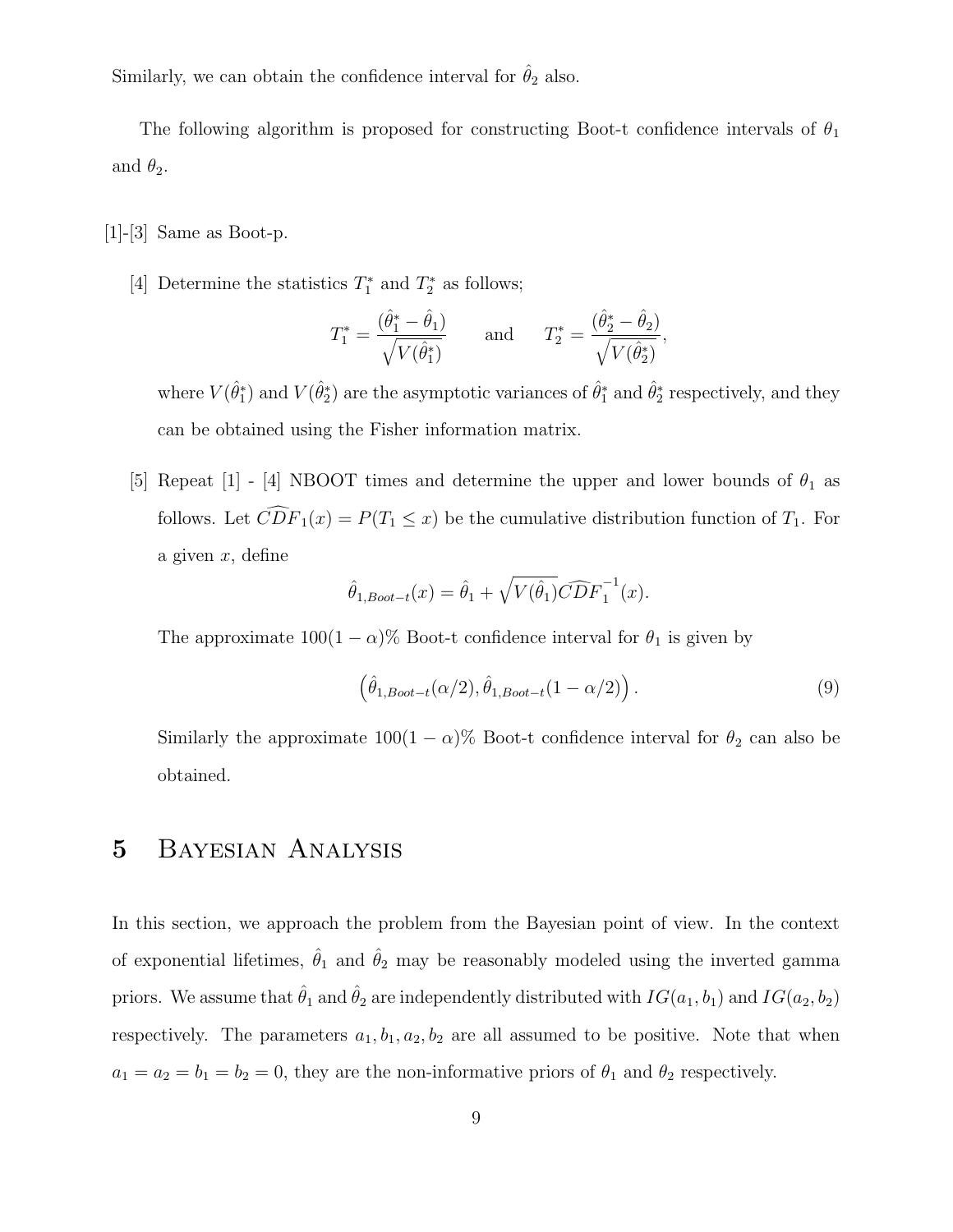The joint posterior density function of  $\theta_1$  and  $\theta_2$ , given the data can be written as

$$
l(\theta_1, \theta_2 | Data) \propto \frac{1}{\theta_1^{D_1 + a_1 + 1}} e^{-\frac{W + b_1}{\theta_1}} \times \frac{1}{\theta_2^{D_2 + a_2 + 1}} e^{-\frac{W + b_2}{\theta_2}}.
$$
 (10)

From (10), it is clear that the posterior density function of  $\theta_1$  and  $\theta_2$  are independent. Moreover, the posterior density function of  $\theta_1$  given the data,  $l(\theta_1|data)$ , is  $IG(D_1 + a_1, W +$ b<sub>1</sub>). Similarly, the posterior density function of  $\theta_2$  given the data,  $l(\theta_2|data)$ , is  $IG(D_2 +$  $a_2, W + b_2$ ). The Bayes estimators of  $\theta_1$  and  $\theta_2$ , under squared error loss functions are;

$$
\hat{\theta}_{1,Bayes} = \frac{W + b_1}{D_1 + a_1},
$$
 and  $\hat{\theta}_{2,Bayes} = \frac{W + b_2}{D_2 + a_2}.$  (11)

Interestingly, when  $a_1 = b_1 = a_2 = b_2 = 0$ , the Bayes estimators coincide with the corresponding MLEs.

The credible intervals for  $\theta_1$  and  $\theta_2$  are obtained easily from the joint posterior distribution function. We observe that a *posteriori*;

$$
Z_1 = \frac{2(W + b_1)}{\theta_1}
$$
 and  $Z_2 = \frac{2(W + b_2)}{\theta_2}$ ,

follow  $\chi^2_{2(D_1+a_1)}$  and  $\chi^2_{2(D_2+a_2)}$  respectively provided  $2(D_1+a_1)$  and  $2(D_2+a_2)$  are positive integers. Therefore,  $100(1 - \alpha)\%$  credible intervals for  $\theta_1$  and  $\theta_2$  are

$$
\left[\frac{2(W+b_1)}{\chi_{2(D_1+a_1),1-\alpha/2}^2}, \frac{2(W+b_1)}{\chi_{2(D_1+a_1),\alpha/2}^2}\right] \quad \text{and} \quad \left[\frac{2(W+b_2)}{\chi_{2(D_2+a_2),1-\alpha/2}^2}, \frac{2(W+b_2)}{\chi_{2(D_2+a_2),\alpha/2}^2}\right] \quad (12)
$$

for  $D_1 + a_1 > 0$  and  $D_2 + a_2 > 0$  respectively.

Therefore, if no prior information is available, the non-informative priors can be used to compute the credible intervals for  $\theta_1$  and  $\theta_2$  using (12). Note that if  $2(D_1 + a_1)$  and  $2(D_2 + a_2)$  are not integers then the corresponding credible intervals can be obtained using gamma distributions.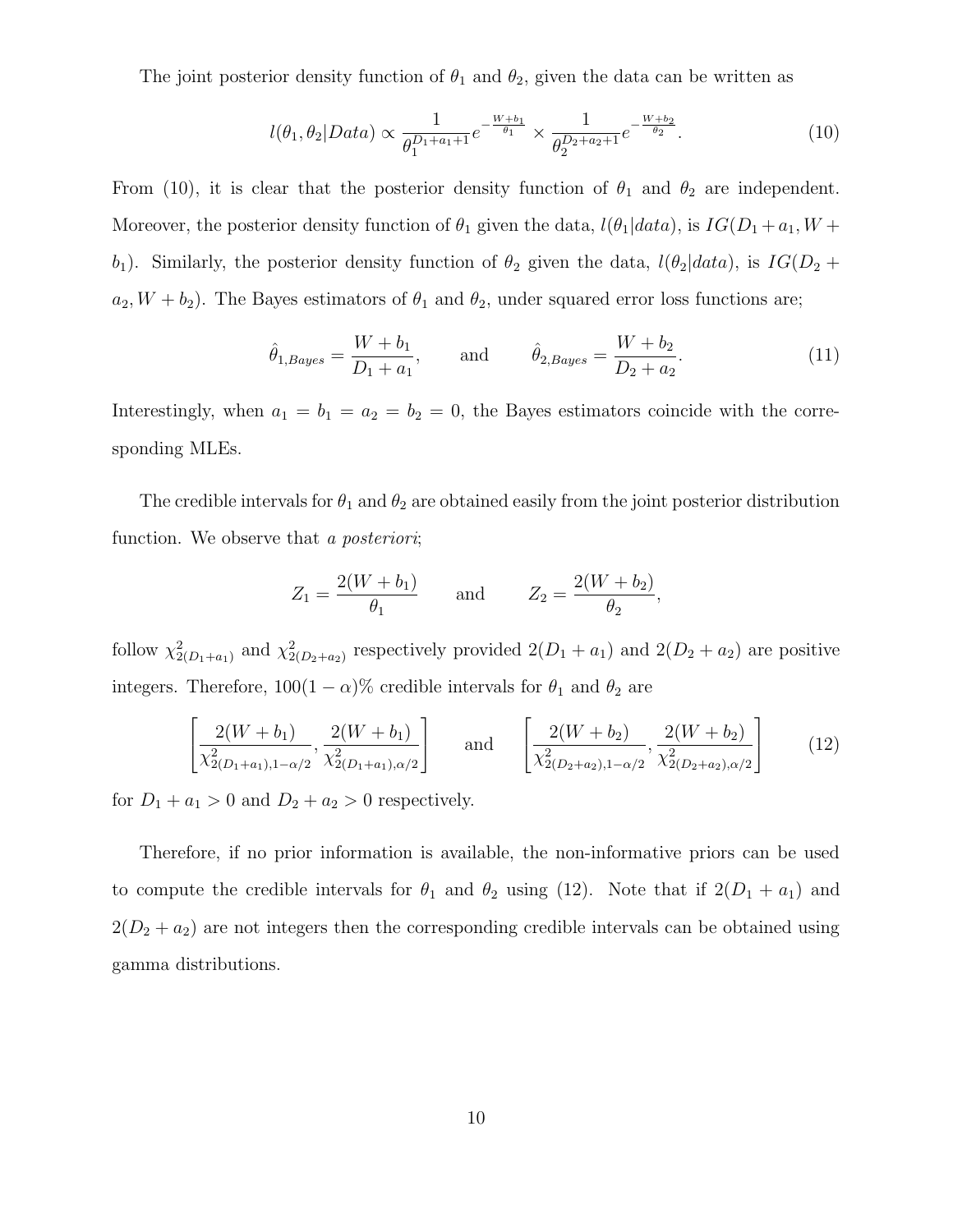# 6 Numerical Results and Data Analysis

#### **6.1** NUMERICAL RESULTS

Note that the performances of the different confidence intervals can not be compared theoretically. In order to compare the performances of the different confidence intervals we consider Monte Carlo simulations for different sample sizes, for different parameter values and for different censoring schemes. We consider different sample sizes, namely  $n = 25, 50$ , 75 and 100 and two different R values, i.e.  $R = [0.75 \times n]$  (25% censoring) and  $R = [0.60 \times n]$  $(40\%$  censoring), where [a] means the largest integer less than or equal to a. Without loss of generality, we take  $\theta_1 = 1$  and two different values of  $\theta_2$ , *i.e.*  $\theta_2 = 2.0$  and  $\theta_2 = 1.75$ . We consider two different values of T also, namely,  $T = 1.5$  and  $T = 2.25$ .

The generation of the sample is as follows. For a fixed  $n$ ,  $\theta_1$  and  $\theta_2$ , first we generate n exponential random variables with mean  $\frac{\theta_1 \theta_2}{\theta_1 + \theta_2}$ . From the *n* exponential random variables we obtain the hybrid censored data based on  $R$  and  $T$ . To each uncensored observation we assign failure Cause 1 or Cause 2 with probability  $\frac{\theta_2}{\theta_1 + \theta_2}$  $\frac{\theta_2}{\theta_1+\theta_2}$  and  $\frac{\theta_1}{\theta_1+\theta_2}$  respectively. For each hybrid censored competing risks data we compute the 95% confidence intervals using three different methods, i.e asymptotic, Boot-p and Boot-t methods. For comparison purposes, we also compute the 95% Bayes credible intervals using non-informative prior. We replicate the process 1000 times in each case and report the average confidence/ credible lengths and the coverage percentages. The results are reported in Tables 1 - 6.

Some of the points are quite clear from these results. For all the methods as the sample size increases the average confidence/ credible lengths decrease as expected. Interestingly, for all the cases considered here, the asymptotic, Boot-p and Bayes confidence/ credible intervals have the coverage percentages quite close to the nominal level, where as the Boot-t confidence intervals have the coverage percentages far below than the nominal level.

Now we compare the performances of the different confidence intervals for different cen-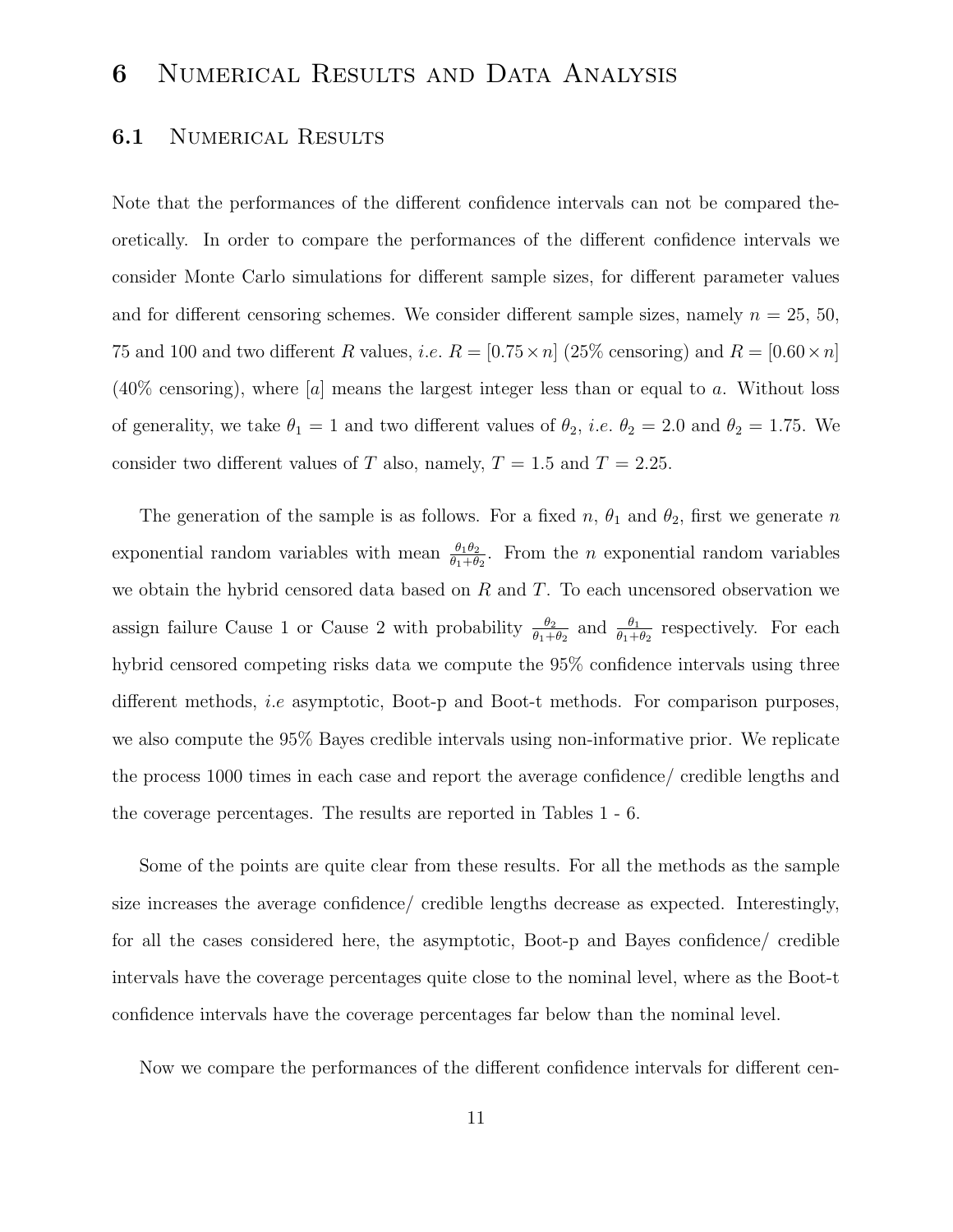| S.S.      | Parameters | Asymp        | Boot-p                     | Boot-t                     | <b>Bayes</b>                 |
|-----------|------------|--------------|----------------------------|----------------------------|------------------------------|
|           |            |              |                            |                            |                              |
| $n = 25$  | $\theta_1$ | 1.2075(0.92) | 1.2794(0.95)               | 1.3761(0.85)               | 1.4508(0.94)                 |
|           | $\theta_2$ | 4.3905(0.92) | 5.3413(0.95)               | 5.4536(0.80)               | 10.8348(0.95)                |
| $n = 50$  | $\theta_1$ | 0.8109(0.93) | $\overline{0.8135}$ (0.93) | $\overline{0.8717}$ (0.87) | 0.9648(0.95)                 |
|           | $\theta_2$ | 2.5011(0.93) | 3.0880(0.96)               | 2.7617(0.86)               | 3.0611(0.96)                 |
| $n = 75$  | $\theta_1$ | 0.6578(0.94) | 0.6611(0.94)               | 0.6949(0.90)               | 0.7336(0.95)                 |
|           | $\theta_2$ | 1.9472(0.94) | 2.0937(0.95)               | 2.0342(0.87)               | 2.4223(0.96)                 |
| $n = 100$ | $\theta_1$ | 0.5635(0.95) | 0.5599(0.94)               | 0.5849(0.91)               | $\overline{0.6098}$ $(0.95)$ |
|           | $\theta_2$ | 1.6575(0.94) | 1.7743(0.95)               | 1.7471(0.88)               | 1.9796(0.95)                 |

Table 1: T = 1.5, R = 0.75  $\times$  n,  $\theta_1$  = 1.0,  $\theta_2$  = 2.0

Table 2: T = 1.5, R = 0.60  $\times$  n,  $\theta_1$  = 1.0,  $\theta_2$  = 2.0

| $\overline{\mathrm{S.S.}}$ | Parameters | Asymp        | Boot-p       | Boot-t       | Bayes         |
|----------------------------|------------|--------------|--------------|--------------|---------------|
|                            |            |              |              |              |               |
| $n = 25$                   | $\theta_1$ | 1.3430(0.92) | 1.4499(0.96) | 1.3761(0.85) | 1.6619(0.94)  |
|                            | $\theta_2$ | 5.1202(0.91) | 6.1737(0.96) | 5.4536(0.80) | 15.6571(0.94) |
| $n = 50$                   | $\theta_1$ | 0.9120(0.92) | 0.9184(0.95) | 0.8717(0.87) | 1.1334(0.96)  |
|                            | $\theta_2$ | 2.8390(0.93) | 3.7174(0.94) | 2.7617(0.86) | 3.6010(0.95)  |
| $n = 75$                   | $\theta_1$ | 0.7372(0.93) | 0.7586(0.95) | 0.6949(0.90) | 0.8475(0.95)  |
|                            | $\theta_2$ | 2.2164(0.93) | 2.4462(0.94) | 2.0342(0.87) | 2.7323(0.95)  |
| $n = 100$                  | $\theta_1$ | 0.6333(0.94) | 0.6325(0.94) | 0.5849(0.91) | 0.7006(0.95)  |
|                            | $\theta_2$ | 1.8729(0.93) | 2.0634(0.95) | 1.7471(0.88) | 2.3217(0.95)  |

Table 3: T = 2.25, R = 0.60  $\times$  n,  $\theta_1$  = 1.0,  $\theta_2$  = 2.0

| S.S.      | Parameters | Asymp        | Boot-p       | Boot-t       | <b>Bayes</b>  |
|-----------|------------|--------------|--------------|--------------|---------------|
|           |            |              |              |              |               |
| $n = 25$  | $\theta_1$ | 1.3430(0.92) | 1.6092(0.95) | 1.5697(0.84) | 1.6619(0.94)  |
|           | $\theta_2$ | 5.1202(0.91) | 5.9609(0.96) | 6.2160(0.81) | 15.6571(0.94) |
| $n = 50$  | $\theta_1$ | 0.9120(0.92) | 0.9359(0.94) | 1.0166(0.88) | 1.1334(0.96)  |
|           | $\theta_2$ | 2.8390(0.93) | 3.7793(0.95) | 3.2016(0.88) | 3.6010(0.95)  |
| $n = 75$  | $\theta_1$ | 0.7372(0.93) | 0.7444(0.93) | 0.7857(0.90) | 0.8475(0.95)  |
|           | $\theta_2$ | 2.2164(0.93) | 2.5140(0.94) | 2.3534(0.86) | 2.7323(0.95)  |
| $n = 100$ | $\theta_1$ | 0.6333(0.94) | 0.6283(0.94) | 0.6553(0.90) | 0.7006(0.95)  |
|           | $\theta_2$ | 1.8728(0.93) | 2.1077(0.94) | 2.0300(0.89) | 2.3217(0.95)  |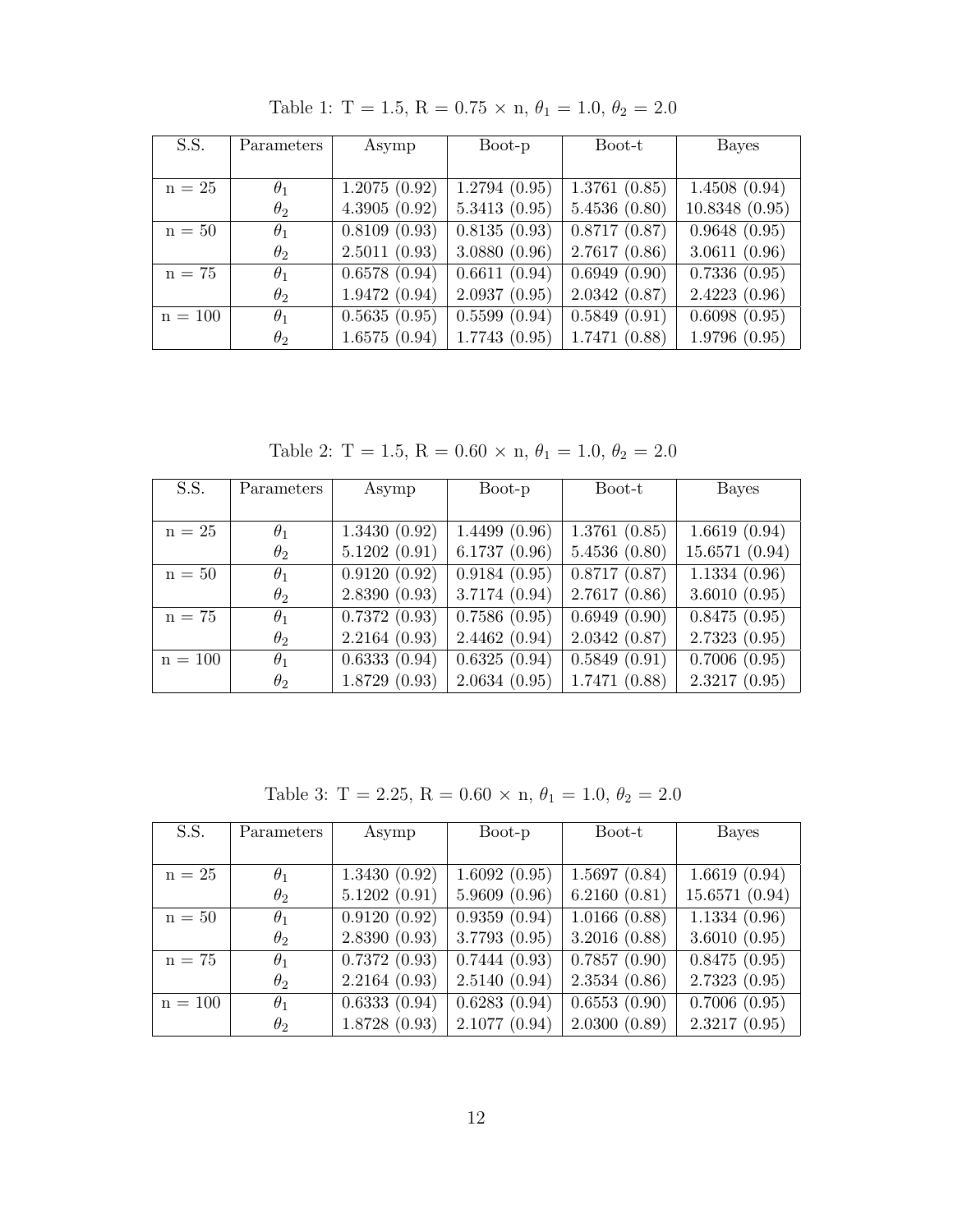| S.S.      | Parameters | Asymp        | Boot-p                       | Boot-t                     | Bayes                      |
|-----------|------------|--------------|------------------------------|----------------------------|----------------------------|
|           |            |              |                              |                            |                            |
| $n = 25$  | $\theta_1$ | 1.2070(0.92) | 1.3030(0.95)                 | $\overline{1.4141}$ (0.82) | 1.4502(0.94)               |
|           | $\theta_2$ | 4.3902(0.92) | 5.8993(0.96)                 | 5.3139(0.81)               | 10.8340(0.95)              |
| $n = 50$  | $\theta_1$ | 0.8109(0.93) | 0.8309(0.93)                 | 0.8852(0.88)               | 0.9648(0.95)               |
|           | $\theta_2$ | 2.5012(0.93) | 2.9463(0.95)                 | 2.6926(0.87)               | 3.0611(0.95)               |
| $n = 75$  | $\theta_1$ | 0.6579(0.94) | $\overline{0.6606}$ (0.93)   | 0.6931(0.90)               | $\overline{0.7336}$ (0.95) |
|           | $\theta_2$ | 1.9472(0.94) | 2.0992(0.94)                 | 2.0306(0.86)               | 2.4223(0.95)               |
| $n = 100$ | $\theta_1$ | 0.5636(0.95) | $\overline{0.5662}$ $(0.93)$ | 0.5876(0.91)               | $\overline{0.6098}$ (0.96) |
|           | $\theta_2$ | 1.6575(0.94) | 1.8016(0.94)                 | 1.7651(0.89)               | 1.9796(0.95)               |

Table 4: T = 2.25, R = 0.75  $\times$  n,  $\theta_1$  = 1.0,  $\theta_2$  = 2.0

Table 5: T = 1.50, R = 0.75  $\times$  n,  $\theta_1$  = 1.0,  $\theta_2$  = 1.75

| S.S.      | Parameters | Asymp        | Boot-p       | Boot-t       | Bayes                      |
|-----------|------------|--------------|--------------|--------------|----------------------------|
|           |            |              |              |              |                            |
| $n = 25$  | $\theta_1$ | 1.2388(0.92) | 1.3826(0.95) | 1.4043(0.82) | 1.4974(0.95)               |
|           | $\theta_2$ | 3.5890(0.91) | 4.4814(0.95) | 4.0705(0.81) | 8.1218(0.95)               |
| $n = 50$  | $\theta_1$ | 0.8329(0.93) | 0.8408(0.93) | 0.8853(0.89) | 1.0003(0.95)               |
|           | $\theta_2$ | 2.0701(0.94) | 2.4439(0.94) | 2.2854(0.86) | 2.5271(0.96)               |
| $n = 75$  | $\theta_1$ | 0.6730(0.94) | 0.6826(0.95) | 0.7123(0.91) | $\overline{0.7548}$ (0.95) |
|           | $\theta_2$ | 1.6274(0.94) | 1.7423(0.95) | 1.7254(0.89) | 2.0146(0.95)               |
| $n = 100$ | $\theta_1$ | 0.5772(0.95) | 0.5792(0.94) | 0.6005(0.92) | 0.6272(0.95)               |
|           | $\theta_2$ | 1.3802(0.94) | 1.4583(0.95) | 1.4486(0.90) | 1.6208(0.96)               |

Table 6: T = 1.50, R = 0.60 × n,  $\theta_1$  = 1.0,  $\theta_2$  = 1.75

| S.S.      | Parameters | Asymp        | Boot-p       | Boot-t       | <b>Bayes</b>  |
|-----------|------------|--------------|--------------|--------------|---------------|
|           |            |              |              |              |               |
| $n = 25$  | $\theta_1$ | 1.3815(0.92) | 1.6268(0.96) | 1.5876(0.83) | 1.7307(0.94)  |
|           | $\theta_2$ | 4.0537(0.91) | 5.0761(0.95) | 5.3880(0.82) | 10.3670(0.95) |
| $n = 50$  | $\theta_1$ | 0.9381(0.92) | 0.9595(0.93) | 1.0573(0.88) | 1.1736(0.96)  |
|           | $\theta_2$ | 2.3549(0.93) | 3.1240(0.93) | 2.6570(0.85) | 2.9292(0.95)  |
| $n = 75$  | $\theta_1$ | 0.7575(0.94) | 0.7556(0.94) | 0.8050(0.90) | 0.8780(0.95)  |
|           | $\theta_2$ | 1.8285(0.94) | 2.0771(0.95) | 1.9306(0.88) | 2.2681(0.96)  |
| $n = 100$ | $\theta_1$ | 0.6505(0.95) | 0.6517(0.94) | 0.6774(0.91) | 0.7238(0.95)  |
|           | $\theta_2$ | 1.5507(0.94) | 1.6678(0.94) | 1.6465(0.90) | 1.9016(0.95)  |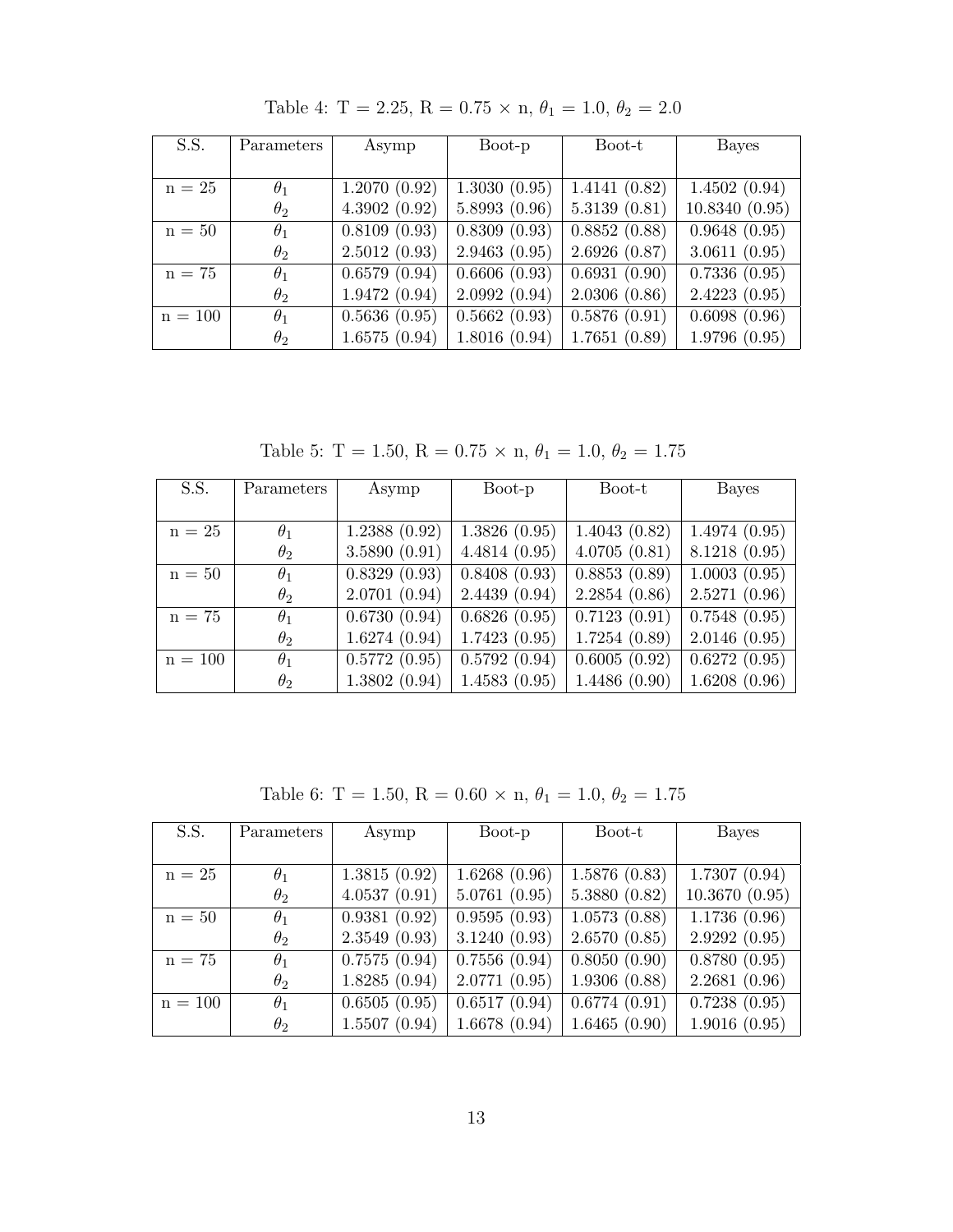soring schemes, namely for 25% and 40% censoring when the other variables are fixed. Comparing Tables  $1 \& 2$  and Tables  $3 \& 4$  it is quite clear that as the censoring percentages increase then average confidence/ credible lengths increase at it should be. On the other hand comparing Tables 1 & 4 and Tables 2 & 3 it is clear that  $T$  does not have much effect on the performances of the different estimators.

Now we compare the performances of the different estimators for the different parameter values. Comparing Tables 1 & 5 and Tables 2 & 6, it is clear that as  $\theta_2$  becomes closer to  $\theta_1$ , the average confidence/ credible lengths increase for  $\theta_1$  but the corresponding lengths decrease for  $\theta_2$ .

Comparing all the methods it is observed that the asymptotic confidence intervals perform quite good even when the sample size is only 25. The confidence lengths of the asymptotic confidence intervals are the smallest although their coverage percentages are slightly lower than the nominal level. The performances of the Boot-p confidence intervals are very good. The average lengths of the Boot-p confidence intervals are quite close to the corresponding asymptotic confidence lengths and the coverage percentages are closer to the nominal level. The performances of the Boot-t confidence intervals are quite poor in terms of the coverage percentages, they are much lower than the nominal level. Interestingly, the Bayes credible intervals maintain the nominal level in all the cases considered, but the lengths of the credible intervals are significantly larger than the other confidence intervals. Computationally, the asymptotic confidence intervals and the Bayes credible intervals are much easier to compute than the bootstrap confidence intervals. Considering all the points we recommend to use the asymptotic confidence intervals, if the computation is not of a major concern Boot-p method also can be used.

### 6.2 DATA ANALYSIS

For illustrative purposes we analyze one data set using the proposed methods. We consider the data set, which was originally analyzed by Hoel [4]. The data arose from a laboratory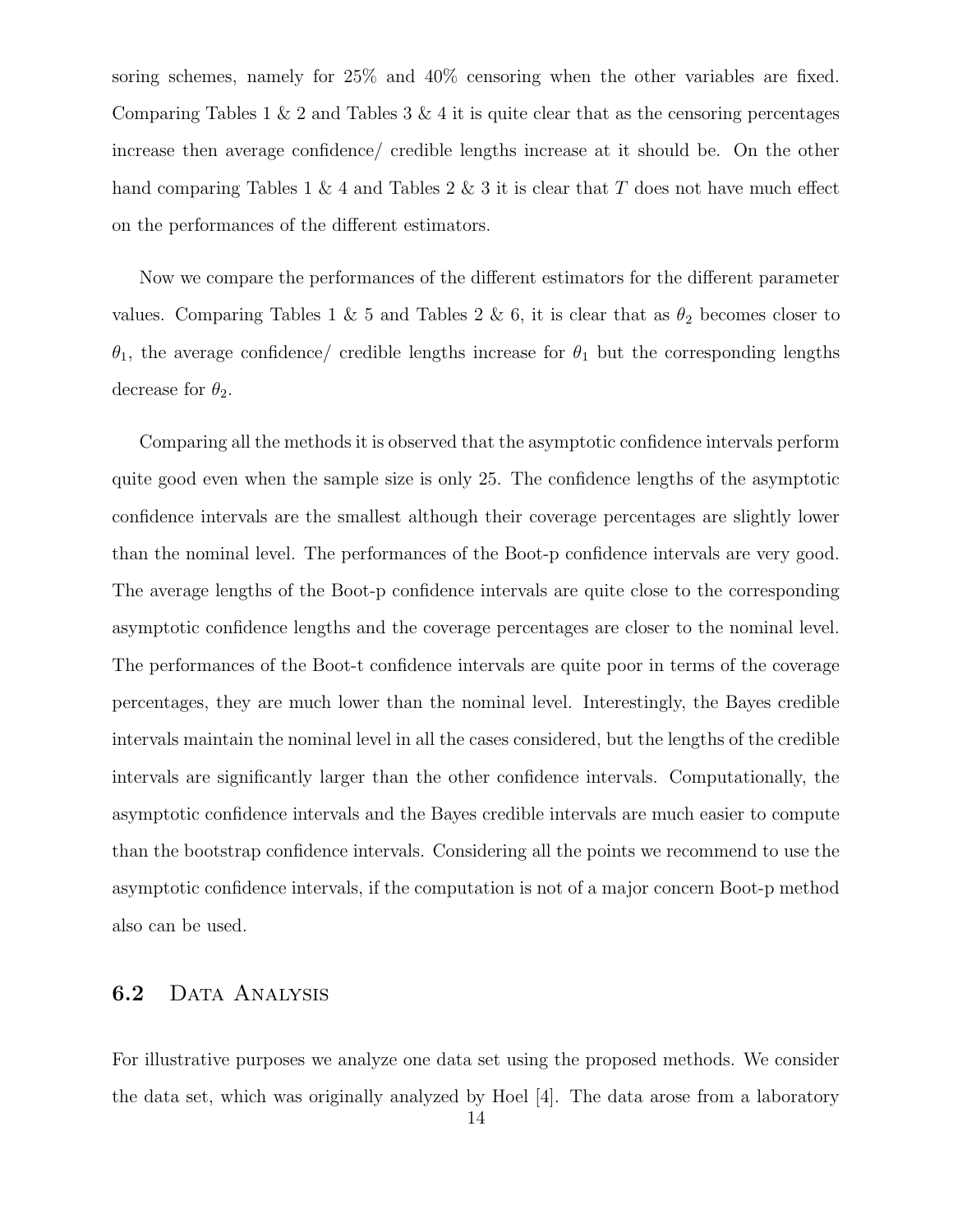| Methods      |                       | θο                     |  |
|--------------|-----------------------|------------------------|--|
|              |                       |                        |  |
| Asymptotic   | (731.2911, 1785.7997) | (909.3463, 2782.3872)  |  |
| Bootstrap-p  | (810.9471, 1432.7617) | (1019.3655, 2652.1709) |  |
| Bootstrap-t  | (500.7881, 1410.3297) | (397.6293, 2280.5234)  |  |
| <b>Bayes</b> | (862.5344, 2008.2250) | (1178.7345, 3297.9966) |  |

Table 7: 95% Confidence and credible intervals for  $\theta_1$  and  $\theta_2$ .

experiment in which male mice received a radiation dose of 300 roentgens at 5 to 6 weeks of age. The cause of death of each mouse was determined by autopsy to be thymic lymphoma (Cause 1) or reticulum cell sarcoma (Cause 2). Although, Hoel [4] had the complete data, we created artificially hybrid censored data from the total sample  $(n = 60)$  by considering  $R = 50$  and  $T = 600$ . We have the following hybrid censored data:

(159 1), (189 1), (191 1), (198 1), (200 1), (207 1), (220 1), (235 1), (245 1), (250 1), (256 1), (261 1), (265 1), (266 1), (280 1), (317 2), (318 2), (343 1), (356 1), (383 1), (399 2), (403 1), (414 1), (428 1), (432 1), (495 2), (525 2), (536 2), (549 2), (552 2), (554 2), (557 2), (558 2), (571 2), (586 2), (594 2), (596 2).

From the above data we obtain the following  $J = 37$ ,  $\sum_{i=1}^{37} Z_i = 13888$ ,  $D_1 = 22$ ,  $D_2$  $= 15$ , and  $W = 13888 + (60-37) \times 600 = 27688$ . Therefore,  $\hat{\theta}_1 = \frac{27688}{22} = 1258.5455$  and  $\hat{\theta}_2 = \frac{27688}{15} = 1845.8667$ . The asymptotic standard deviations of  $\hat{\theta}_1$  and  $\hat{\theta}_2$  becomes 268.32 and 476.6 respectively. The different 95% confidence/ credible intervals for  $\theta_1$  and  $\theta_2$  are presented in Table 7.

It is interesting to observe that for the data example Boot-p confidence interval has the smallest length and the Bayes confidence interval has the maximum length. Moreover, if we want to test the hypothesis;  $H_0: \theta_1 = \theta_2$ , vs.  $H_1: \theta_1 \neq \theta_2$ , then we can not reject the null hypothesis by any of these methods at the 5% significance levels.

ACKNOWLEDGEMENTS: The authors would like to thank the referee and the editor Professor Dr. Friedrich Pukeleisheim for carefully reading the manuscript and providing some valuable comments.